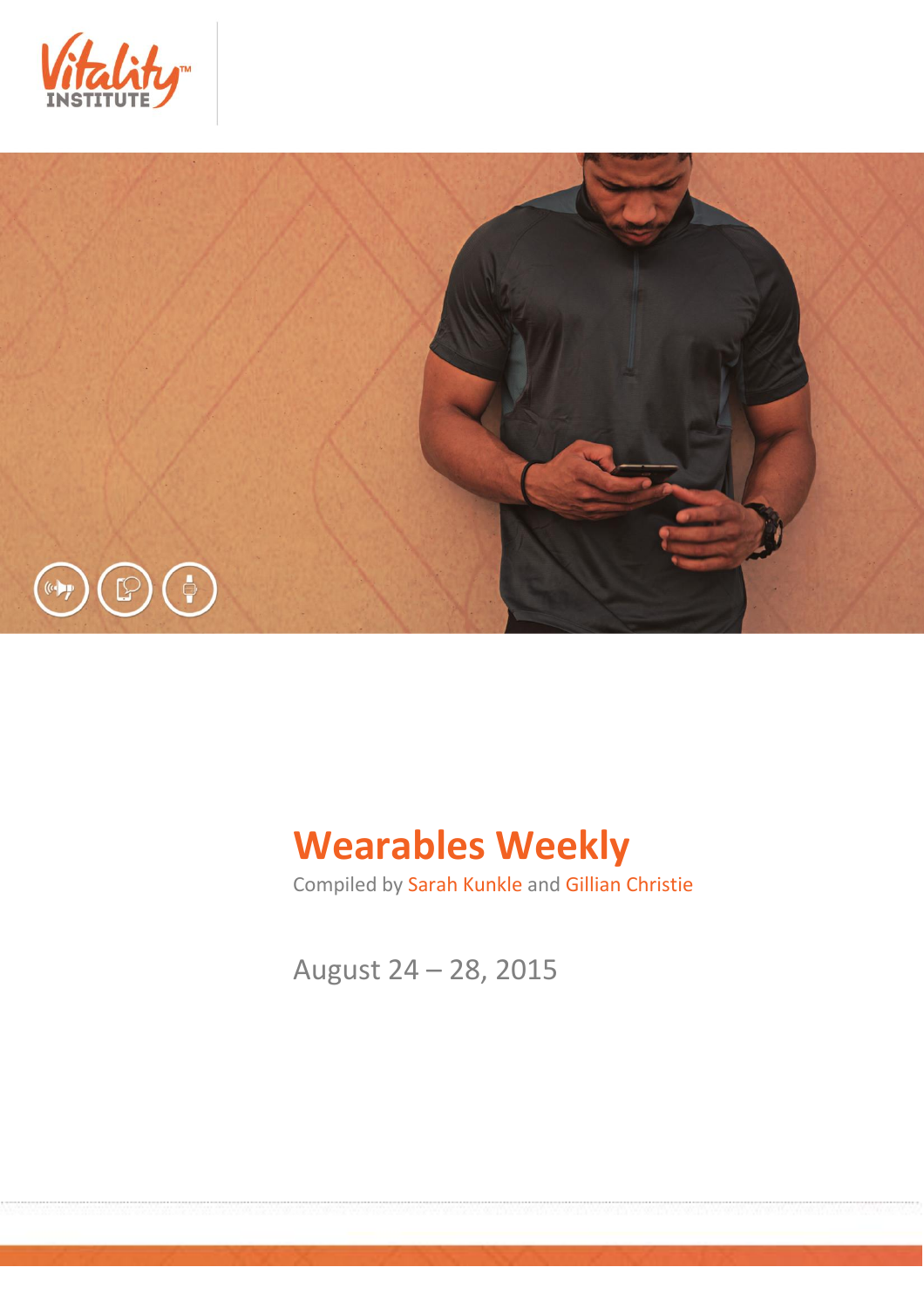

## **A Friendly Reminder:**

## **There are 45 days remaining to provide feedback on the Vitality Institute's [Guidelines for Personalized Health Technology](http://thevitalityinstitute.org/site/wp-content/uploads/2015/07/Responsibility-Guidelines-for-Personalized-Health-Technology.pdf)**

## **Submit your comments [here](http://thevitalityinstitute.org/projects/personalized-health-technology/public-consultation/) or email Gillian Christie at [gchristie@thevitalitygroup.com](mailto:gchristie@thevitalitygroup.com?subject=Wearables%20Weekly%20Feedback)**

# **Apple is #2 in Wearables, Just Short of Fitbit**

#### *[Read More Here](http://fortune.com/2015/08/27/apple-wearables-market-share/)*

Over the past year, the wearables market globally has grown 223.2%, based on figures released in Q2 2015. In Q2 2015, 18.1 million wearables were shipped compared with 5.6 million in Q2 2014. Apple has emerged as the number two leader in the wearables market, closely following Fitbit. In Q2 2015, Apple shipped 3.6 million units (0.8 million units behind Fitbit's 4.4 million units).



#### **The Breakdown of Wearable Shipments**

- 1. **Fitbit:** 4.4 million units shipped in Q2 2015 | 24.3% of the global market share | Up 159% from Q2 2014.
- 2. **Apple:** 3.6 million units shipped in Q2 2015 | 19.9% of the global market share | Unavailable Q2 2014.
- 3. **Xiaomi:** 3.1 million units shipped in Q2 2015 | 17.1% of the global market share | Unavailable Q2 2014.
- 4. **Garmin:** 700,000 units shipped in Q2 2015 |3.9% of the global market share |Up 40% from Q2 2014.
- 5. **Samsung:** 600,000 units shipped in Q2 2015 |3.3% global market share |Up 119% from Q2 2014.

**Image:** [Argus Insights Report:](http://www.argusinsights.com/wp-content/uploads/2015/08/Argus-Insights-Wearables-Demand-2014-July-2015-Report1.pdf) Consumer Wearable Demand 2014-July 2015.

## **Chrono Therapeutics Receives \$2.3M Grant for Smoking Cessation Wearable**

#### *[Read More Here](http://mobihealthnews.com/46328/chrono-therapeutics-receives-2-3m-grant-from-nci-for-smoking-cessation-wearable/)*

The US National Cancer Institute (NCI) has awarded Chrono Therapeutics a grant of \$2.3M. The funding will be used to develop the digital components of their smoking cessation therapy offering as well as to conduct a clinical trial on the product. SmartStop, the company's flagship device, is a small adhesive pad that delivers nicotine to users at specific times. This is the second grant awarded to NCI, with the first one being \$2.23M in 2012. The company hopes to secure approval from the Food and Drug Administration in the US by 2017.